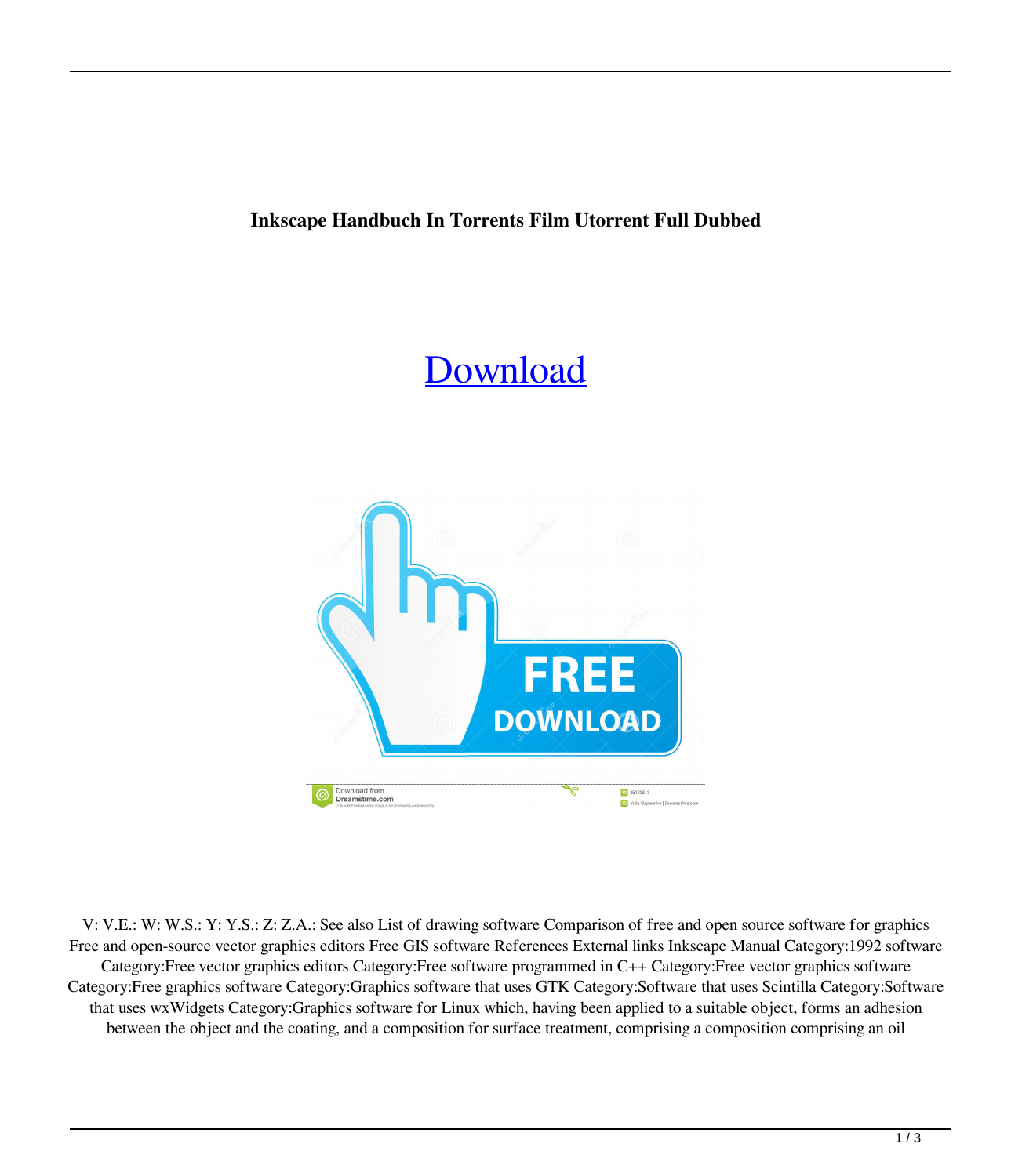component, a crosslinked polyorganosiloxane and a catalyst which is solid at 20.degree. C. and has a melting point of 50.degree. C. or higher. However, none of these techniques offers an adequate solution to the problem of adhesion. The most significant problem arises when a conventional adhesive or paint is applied to a metal object and cured. When the object is subjected to heat, humidity or immersion in water, adhesive residues on the object are dissolved or eroded, the dissolving action tending to be more marked the higher the temperature or the greater the acidity of the solvent. Consequently, an adhesive which is applied to a metal object, for example, has a higher adhesive strength when the object is cool than when it is hot, and the strength lowers when the object is immersed in water. The problem is that in order to maintain the adhesive strength during long periods of storage in the cold or immersion in water, large amounts of the conventional adhesive must be used. A significant improvement over this state of affairs was brought about by the technique described in JP-A-59-133384. The improvement involved in this technique involves the preparation of an adhesion promoter comprising a solvent for the conventional adhesive and an alkoxy group-containing silicone resin having a hydroxyl group and a hydrolyzable group on its molecule. This technique has, however, been found to be still unsatisfactory in many cases because of the lack of uniformity of curing of the adhesion promoter. Further, there are cases where a sufficient adhesive strength